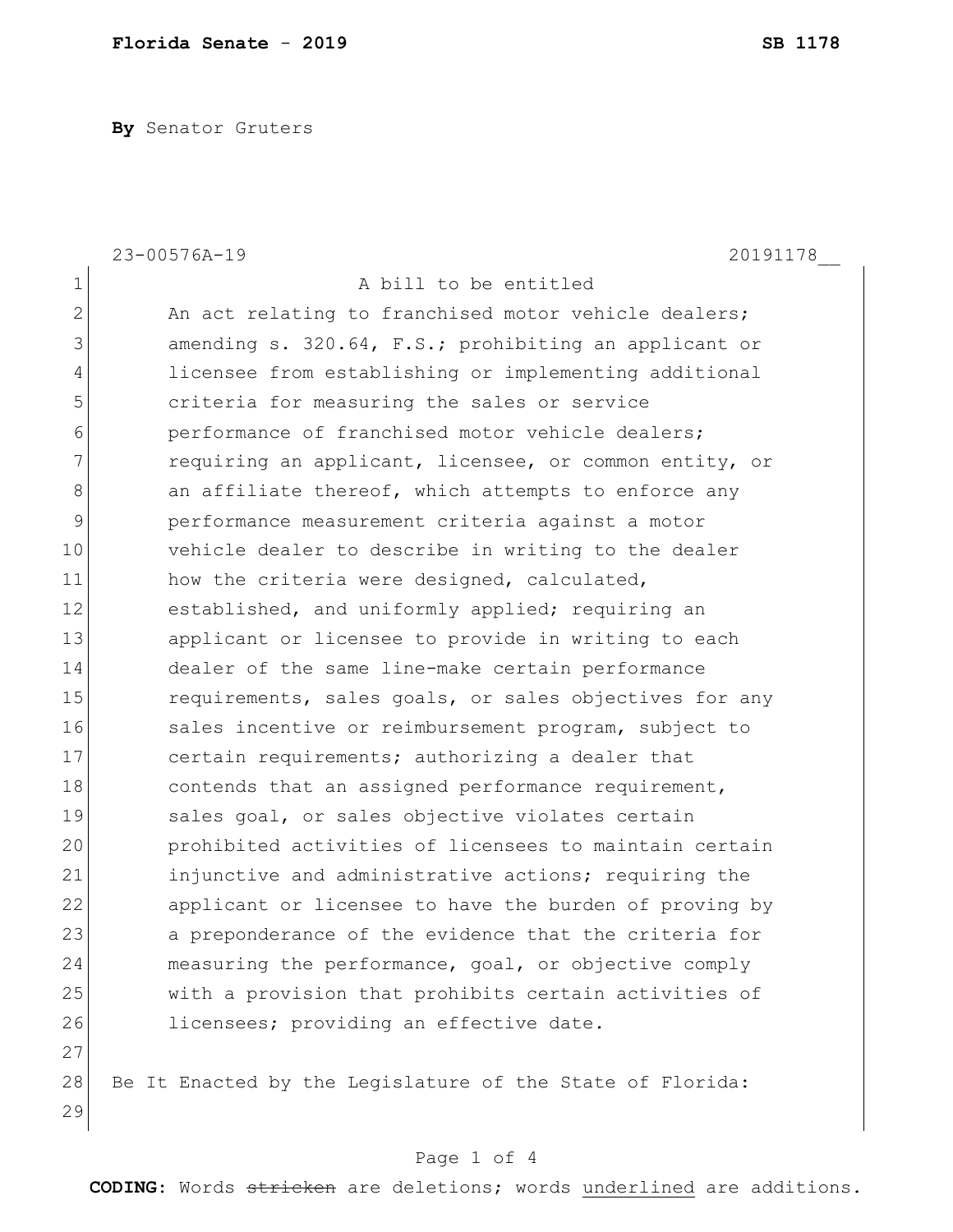```
23-00576A-19 20191178__
30 Section 1. Subsection (42) of section 320.64, Florida 
31 Statutes, is amended to read:
32 320.64 Denial, suspension, or revocation of license;
33 grounds.—A license of a licensee under s. 320.61 may be denied, 
34 suspended, or revoked within the entire state or at any specific 
35 location or locations within the state at which the applicant or 
36 licensee engages or proposes to engage in business, upon proof 
37 that this the section was violated with sufficient frequency to
```
 establish a pattern of wrongdoing, and a licensee or applicant shall be liable for claims and remedies provided in ss. 320.695 and 320.697 for any violation of any of the following provisions. A licensee is prohibited from committing the 42 following acts:

43 (42)(a) The applicant or licensee has established, 44 implemented, or enforced criteria for measuring the sales or 45 service performance of any of its franchised motor vehicle 46 dealers in this state, including a performance requirement, 47 goal, or objective for any such dealer, which have or may have a 48 | material or adverse effect on any motor vehicle dealer, 49 including the dealer's right to payment under any incentive or 50 reimbursement program, and which:

51 1. Are unfair, unreasonable, arbitrary, or inequitable, or 52 not applied uniformly to other same line-make dealers of 53 comparable size in comparable markets; or

54 2. Do not include all relevant and material local and 55 regional criteria, data, and facts. Relevant and material 56 criteria, data, or facts include, but are not limited to, those 57 of motor vehicle dealerships of comparable size in comparable 58 markets. If such performance measurement criteria are based, in

## Page 2 of 4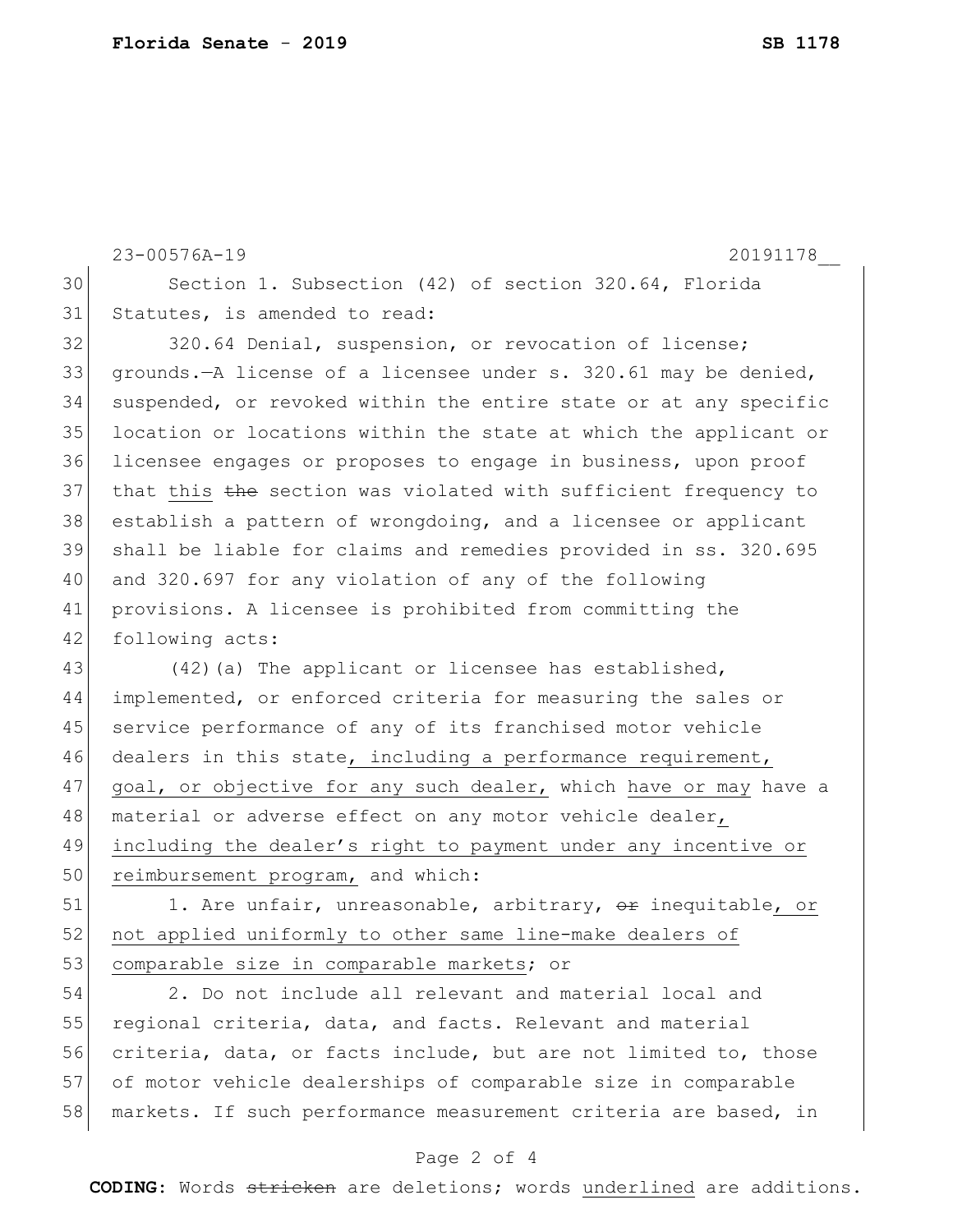23-00576A-19 20191178\_\_ 59 whole or in part, on a survey, such survey must be based on a 60 statistically significant and valid random sample. 61 (b) An applicant, licensee, or common entity, or an 62 affiliate thereof, which enforces or attempts to enforce against 63 any motor vehicle dealer any such performance measurement 64 criteria, including a performance requirement, goal, or 65 objective, shall, upon the request of the motor vehicle dealer, 66 describe in writing to the motor vehicle dealer, in detail, how 67 the performance measurement criteria were designed, calculated, 68 established, and uniformly applied. 69 (c) Before implementing any sales incentive or 70 reimbursement program, the applicant or licensee shall provide 71 in writing to each dealer of the same line-make the dealer's 72 performance requirement, sales goal, or sales objective for the 73 program, which shall include a detailed explanation of the 74 methodology, criteria, and calculations used to establish the 75 requirement, sales goal, or sales objective. The applicant or 76 licensee shall also provide each dealer with the performance 77 requirement, sales goal, or sales objective for the program of 78 all other same line-make dealers within this state. Any dealer 79 that contends that an assigned performance requirement, sales 80 goal, or sales objective violates this subsection may maintain 81 an action pursuant to s. 320.695 to enjoin application of the 82 incentive or reimbursement program in this state or may maintain 83 an action pursuant to s. 320.699 to seek a declaration that the 84 incentive or reimbursement program violates this subsection, 85 notwithstanding the fact that the applicant or licensee has not 86 yet implemented the program. 87 (d) In any proceeding asserting that an applicant or

## Page 3 of 4